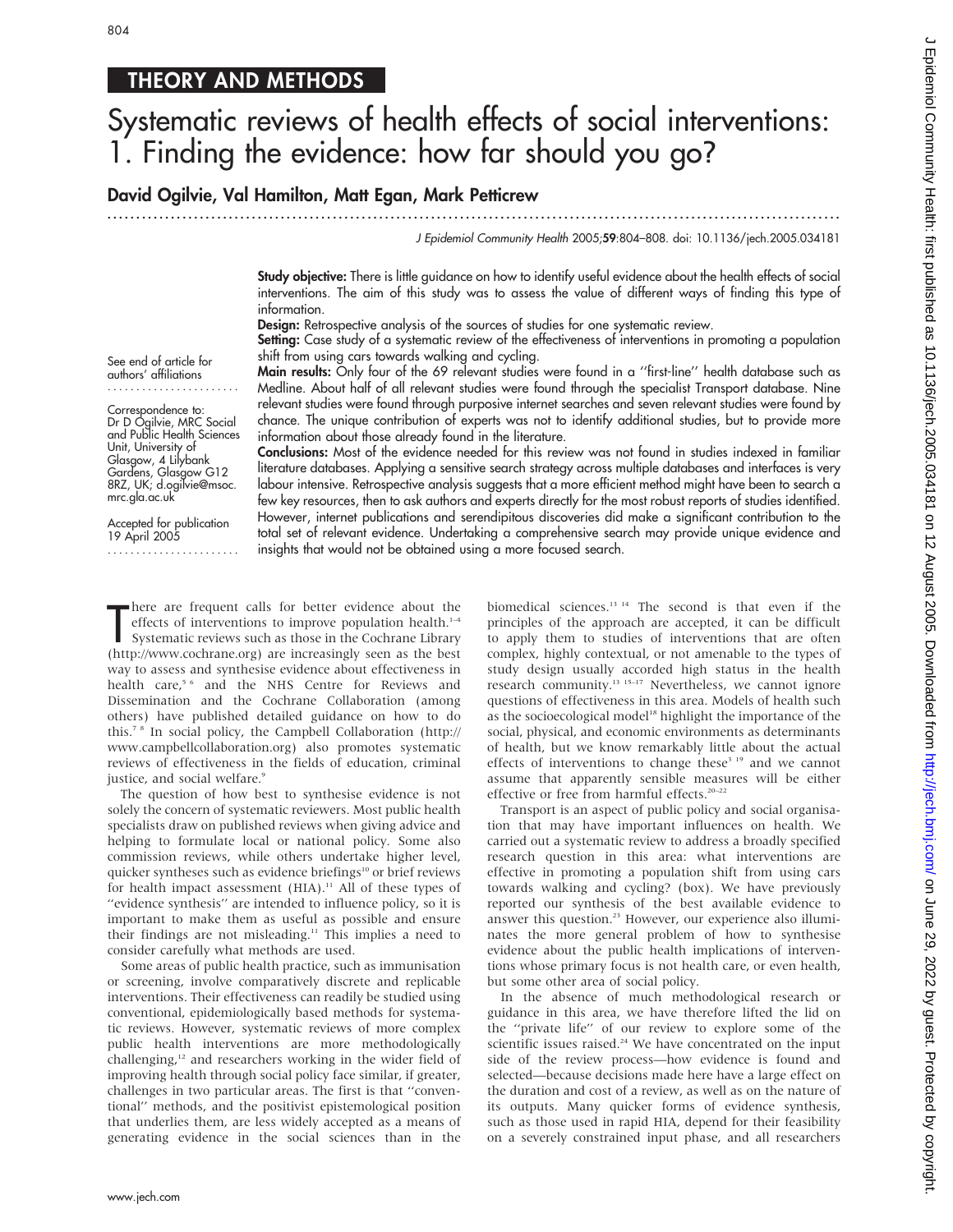naturally hope to achieve their objectives as efficiently as possible. In this paper, we examine one phase of the review: the search for evidence. A companion paper deals with the subsequent problem of how to select the ''best available'' evidence for inclusion.<sup>25</sup>

#### SEARCHING FOR EVIDENCE

Designing the search strategy for a systematic review entails trading off sensitivity (breadth of coverage) against specificity (efficiency of searching).<sup>26–28</sup>

The main resource for most systematic reviews is electronic literature databases. In practice, the number of databases searched varies widely between reviews; in one sample from the Cochrane Library, between one and 27 databases had been searched for each review.<sup>29</sup> Even in the field of health promotion and public health, a substantial minority of journals are not indexed in a popular biomedical database such as Medline.<sup>30</sup> In a cross disciplinary topic area, it may be particularly important to search a large number of databases,<sup>7 8 26</sup> <sup>28</sup> but terminology and the quality of indexing and abstracting vary widely between databases and disciplines.<sup>31-33</sup>

Reviewers are also advised to search more widely using reference lists, conference proceedings, and other sources of "grey" literature.<sup>34</sup> In an emerging field, it may also be particularly valuable to contact experts for help in identifying relevant studies.<sup>35</sup> However, we lack a clear understanding of how best to use these additional sources of evidence. For example, excluding grey literature from meta-analyses of trials has been found to result in an overestimation of effect size by an average of  $12\%$ ,<sup>36</sup> but another study has suggested that a comprehensive search strategy may have little effect on the overall result and may introduce bias by including trials of lower validity.<sup>37</sup> Internet search engines offer an alternative way of finding evidence, but current guidance on how

### Key findings of the review

- Review question—What interventions are effective in promoting a population shift from using cars towards walking and cycling?
- Studies finally included-22 experimental or observational studies with a prospective or controlled retrospective design that evaluated any intervention applied to an urban population or area by measuring outcomes in members of the local population.
- $\bullet$  Key findings—We found evidence from a few comparatively well conducted studies that targeted behaviour change programmes could change the behaviour of motivated subgroups, resulting (in the largest study) in a shift of around 5% of all trips at a population level. Single studies of commuter subsidies and a new railway station also showed positive effects. The balance of best available evidence about agents of change, publicity campaigns, engineering measures, and charging road users suggested that they had not been effective in our terms. We also found evidence from single controlled studies that car share clubs and telecommuting were not effective; if anything, participation in these interventions was associated with negative effects. Participants in randomised controlled trials of active commuting experienced short term improvements in certain measures of health and fitness, but we found no good evidence about effects on health of any effective intervention at population level.<sup>23</sup>

to search the internet systematically is largely limited to warnings about how difficult this might be.<sup>733</sup>

We used a comprehensive search strategy for our review. In this paper, we report the findings of a retrospective analysis of how and where we found the evidence relevant to our review question. This analysis was intended to answer two questions: what were the relative and distinct contributions of different ways of finding evidence, and could we have found the evidence that mattered more efficiently?

#### METHODS

We have reported full details of our search strategy previously.<sup>23</sup>

We chose to restrict our search of electronic databases to the 20 databases that had produced the highest yield in the search for a previous systematic review on a related topic, the health effects of new roads.<sup>38</sup>

We developed our search syntax iteratively.<sup>7</sup> We first conducted a scoping search with a provisional set of terms, retrieved the 100 most relevant abstracts, and then added additional indexing or text word terms used in those references to our search strategy. We then adapted the search syntax for each database or interface used. We did not limit the search using terms for study design.

We decided not to attempt a ''systematic'' internet search. Instead, we used three quality assured gateway sites (http:// www.omni.ac.uk, http://www.sosig.ac.uk, and http://www. eevl.ac.uk) and our own knowledge to generate lists of potentially relevant web sites, from which we selected a purposive sample of 16 sites that contained bibliographies or searchable databases of documents. These represented a range of types of organisation (academic, government, and voluntary), countries of origin (Canada, all the countries of the European Union, Norway, and the United States of America), and language of publication (Danish, English, French, Norwegian, and Swedish).

We posted our review protocol on our web site (http:// www.msoc-mrc.gla.ac.uk) along with an interim list of over 200 references, and then issued invitations both personally to experts and more generally to relevant electronic mail groups, inviting people to review our list of references and suggest additional studies. We also searched the reference lists of all documents obtained and our own existing collections of references.

When our review was complete, we analysed where we had obtained the references for all relevant studies. We based this analysis on a notional hierarchy of sources ranging from ''first-line'' health databases such as Medline (at the top) to stumbling upon studies by chance (at the bottom). This hierarchy reflected the general order in which we had conducted our search. For each study, we identified the highest order source from which we had identified a reference to it—either a primary report of the study, or a secondary source (literature review, book chapter, or similar) that included an appropriate reference to a primary report.

#### RESULTS

We identified 69 relevant studies, of which we included 22 in our final synthesis.<sup>23</sup> We found about half of all relevant studies through the Transport database; we had not found these in databases more familiar to health and social science researchers (table). Only four of the 69 relevant studies were found in one of our "first-line" health databases.

Searching reference lists contributed comparatively few studies, and we identified no studies solely on the recommendation of an expert. Where experts did suggest references, these proved to be either general background papers, or more up to date or comprehensive reports about studies we had already identified; searching reference lists also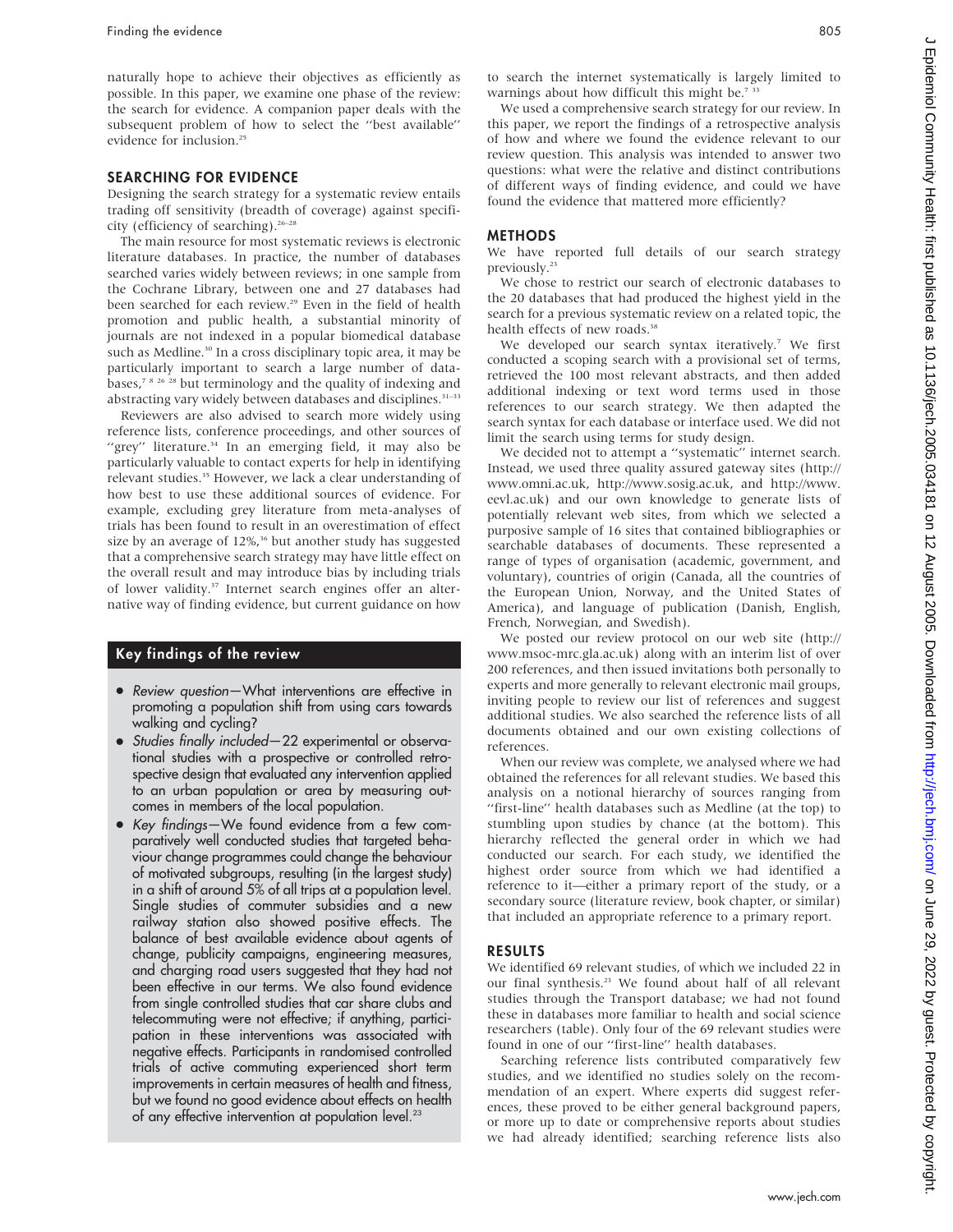| Source                                              | All relevant studies   |            | <b>Studies finally included</b> |            |
|-----------------------------------------------------|------------------------|------------|---------------------------------|------------|
|                                                     | <b>Number</b>          | % Of total | <b>Number</b>                   | % Of total |
| <b>First line health databases</b>                  |                        |            |                                 |            |
| Found in CINAHL, Cochrane Library (CDSR and         | $\boldsymbol{\Lambda}$ | 6          | 3                               | 14         |
| CCTR), Embase, Medline, PreMedline, or PsycInfo     |                        |            |                                 |            |
| First line science databases                        |                        |            |                                 |            |
| Found in ASSIA, IBSS, Sociological Abstracts, or    | $\overline{7}$         |            | 3                               |            |
| Web of Science (SCI or SSCI)                        |                        |            |                                 |            |
| Found in reference list of another document         | 1                      |            |                                 |            |
| indexed in one of these databases                   |                        |            |                                 |            |
| First line science databases (total)                | 8                      | 12         | 3                               | 14         |
| Other specialist databases                          |                        |            |                                 |            |
| Found in Dissertation Abstracts, Geobase, HELMIS,   | 8                      | 12         | $\overline{2}$                  | 9          |
| HMIC, Index to Theses, PapersFirst, REGARD, or      |                        |            |                                 |            |
| SportDiscus                                         |                        |            |                                 |            |
| <b>Transport database</b>                           |                        |            |                                 |            |
| Found in Transport                                  | 30                     |            | 7                               |            |
| Found in reference list of another document indexed | 3                      |            | $\overline{\phantom{0}}$        |            |
| in Transport                                        |                        |            |                                 |            |
| Transport database (total)                          | 33                     | 48         | 9                               | 41         |
| Purposive search of web sites                       | 9                      | 13         | $\overline{2}$                  | 9          |
| Reviewers' own collections                          |                        |            |                                 |            |
| <b>Experts'</b> recommendations                     |                        |            |                                 |            |
| Found by chance                                     |                        |            |                                 |            |
| Found in a book or set of conference proceedings    | 6                      |            | 2                               |            |
| ordered for another document                        |                        |            |                                 |            |
| Found by unstructured web browsing                  | 1                      |            | ı                               |            |
| Found by chance (total)<br>Total                    | $\overline{7}$<br>69   | 10         | 3<br>22                         | 14         |

contributed to this latter group of documents. We found nine relevant studies through our purposive internet search; we had not found these studies by searching the databases of published literature. We also found seven relevant studies by chance—one through unstructured web browsing (surfing), the remainder because we ordered a book or set of conference proceedings for one particular article and found other relevant articles in the same publication.

#### DISCUSSION Principal findings

Most of the evidence we needed was not found by searching

mainstream health literature databases. The Transport database was the key to this review; we also found relevant evidence by searching the internet and by chance. The contribution of experts was not to identify additional studies, but to help us find better reports of studies we already knew about.

## Searching electronic literature databases

Although the studies we identified through first line health databases were of comparatively high methodological quality, they contributed a small minority of the total evidence needed for the review. This is not the case for all systematic reviews. A study of Cochrane reviews of trials found that most relevant trials were indexed in the Cochrane controlled trials register, Medline or Embase, and that searching an additional 26 databases contributed only 2.4% of the total number of trials identified.<sup>29</sup> None the less, even where a database such as Medline does yield most of the relevant studies for a review, the value of searching a range of sources has been acknowledged: systematic reviews on risk communication in primary care,<sup>26</sup> exercise therapy in cancer,<sup>28</sup> acupuncture,<sup>34</sup> and lipid lowering agents<sup>34</sup> have all included unique references found only in other specialist databases. In our topic area, which lies far from the clinical focus of most health databases, our findings confirm the importance of searching widely in topic specific databases that may be unfamiliar to public health researchers.

Reviewers should not underestimate the complexity and time demands of searching across multiple databases with different technical and syntactical requirements.<sup>7</sup> These are exemplified by Transport, by far the most important database for our review. Although this is the largest and most widely used transport database, and has the particular advantage of indexing a large amount of ''grey'' literature, Wentz et al found it impossible to construct a satisfactory search strategy to find controlled evaluation studies in this database.<sup>39</sup> We designed a highly sensitive search and did not include terms for particular study designs, but sensitive searches tend to be imprecise and require reviewers to scan thousands of irrelevant items: we examined over 5000 titles or abstracts in this review.<sup>23 27</sup>

## Searching for ''grey'' and unpublished literature

In our topic area, many relevant studies have never been fully reported in a scientific journal, so it can be difficult to find evidence that can be meaningfully appraised. In particular, the vast and rapidly expanding amount of information available on the internet can be a mixed blessing. The advantages include quicker and cheaper access to some full text journal articles and the increasing tendency to publish "grey" literature online. However, other reviewers have reported finding few or no useful studies by searching the internet.34 40 We found nine relevant studies through purposive web searching. Only two of these were included in our final synthesis, which suggests that most of the work we found was of comparatively low quality. However, finding and appraising such ''low grade'' evidence may still be important to develop a taxonomy of interventions, critique current approaches to evaluation, and show how the evidence base might be strengthened.<sup>25</sup>

The Cochrane reviewers' handbook specifically suggests that reviewers send interim lists of references to authors and experts in the field and ask if they know of any other relevant studies, but warns that asking researchers for information on "unpublished" studies can be unrewarding.<sup>8</sup> Our previous systematic review of the health effects of new roads included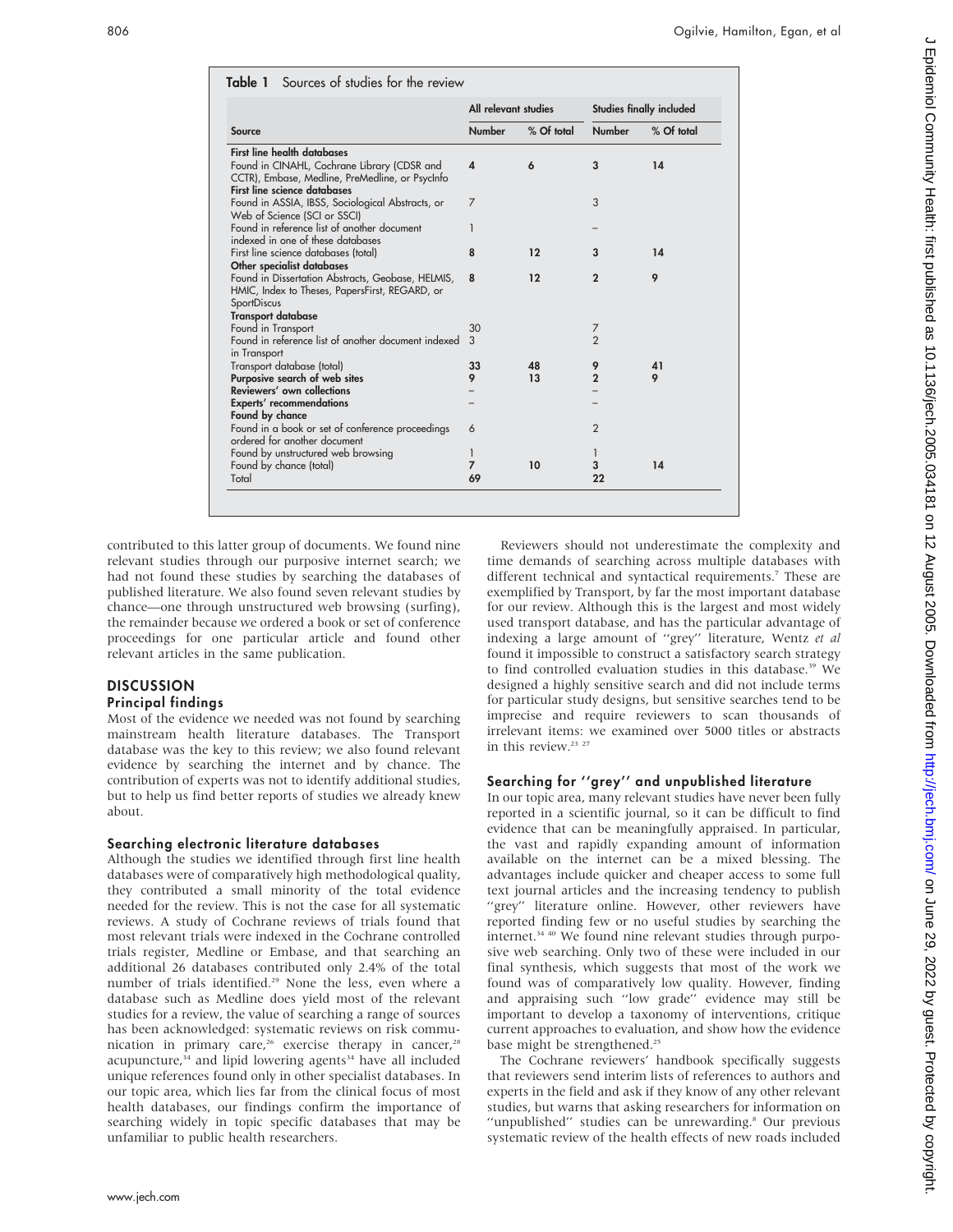## What is already known on this subject?

- We need better syntheses of evidence about the effects of interventions to influence the wider determinants of health, ranging from full scale systematic reviews to more rapid evidence briefings and health impact assessments
- Relevant evidence may be dispersed across many different disciplines and types of paper or electronic publication, and may be hard to find
- We lack an accepted, evidence based methodology for finding this evidence.

several important unpublished studies that could only have been found in this way,<sup>38</sup> and in another systematic review on near-patient testing, McManus et al found that 24% of eligible references were recommended by experts.<sup>35</sup> In this review, however, we identified no studies solely on the recommendation of an expert. Instead, we found that experts helped us to find better reports of studies we already knew about.

#### A surgical strike on the evidence?

In retrospect, it seems that most relevant studies could have been found in—or in references from—documents indexed in a handful of key resources. This suggests that we might have reached similar conclusions if we had followed an alternative search strategy by searching those few resources, then asking authors and experts directly for the most robust reports of studies of the interventions identified. This hypothesis could, of course, be tested prospectively in a future review by applying two or more search strategies in parallel and comparing the results. McNally et al reached a similar conclusion at the end of their review on access to health care for people with learning disabilities, commenting that their time might have been better spent assessing the value of each database more critically at the outset.<sup>40</sup> Of course, our analysis is based on where we actually found studies in practice, rather than where we might have found them in theory had we used different search terms or screened the results of the search in different ways. The efficiency implications of these decisions could also be investigated in future research.

A more targeted search—a ''surgical strike'' to hit the most relevant evidence—might be more efficient and help to guard against the temptation to keep searching for just one more relevant study. It would also be expected to reduce the often daunting quantity of time and money needed to carry out a systematic review. It is always necessary to find a balance between comprehensiveness and precision when developing a search strategy, and the law of diminishing returns applies as much to literature searching as to any other activity<sup>8 28</sup> However, there is a subjective and serendipitous element to literature searching that would be lost in a highly targeted approach. We did find some relevant studies purely by chance, and we have no way of knowing whether we might have found them by other means. Hawker et al have also commented on the importance of serendipity in finding evidence for their review on the transfer of patient information.41 We also concur with their finding that eventually, references to the same study begin to appear repeatedly and one gains the impression of having reached adequate saturation in the search, in much the same way that a qualitative researcher may continue sampling until no new conceptual categories are generated.42 Constraining the search options, particularly when studies of many different

## What does this study add?

- Relying on mainstream electronic databases of health literature would have seriously compromised the scope and value of our evidence synthesis
- $\bullet$  Evidence about the relative contributions from literature databases, the internet, and contacting experts to systematic reviews on clinical topics cannot necessarily be generalised to wider public health topics
- Comprehensive searching may seem inefficient, but may also provide unique evidence—and insights into that evidence—that would not be obtained using a more focused search.

types are being sought, must surely reduce the likelihood that reviewers will reach a point at which they can reasonably judge their search to be complete.

#### Implications for evidence synthesis in public health

Some of our findings contradict those of others who have published methodological analyses of their systematic reviews. This is not surprising, given the heterogeneity of review questions and the nature of the evidence available in our particular topic area. Colleagues planning to synthesise evidence about the health effects of social interventions should consider three important findings from our case study. Firstly, the temptation to rely on the electronic databases of health literature with which public health researchers are most familiar may seriously compromise the scope and value of the exercise. Secondly, evidence about the relative contributions from literature databases, the internet, and contacting experts to systematic reviews on clinical topics cannot necessarily be generalised to wider public health topics. Thirdly, undertaking a comprehensive search may seem inefficient, but may also provide unique evidence—and insights into that evidence—that would not be obtained using a more focused search.

#### Authors' affiliations .....................

D Ogilvie, M Egan, M Petticrew, MRC Social and Public Health Sciences Unit, University of Glasgow, UK

V Hamilton, Development and Alumni Office, University of Glasgow

Funding: The review was funded by the Chief Scientist Office of the Scottish Executive Health Department and by the ESRC Evidence Network. DO is now funded by a Medical Research Council fellowship. The funding sources played no part in the design, analysis, interpretation, or writing up of the study or in the decision to publish.

Competing interests: none known.

Ethical approval: not required.

#### **REFERENCES**

- Macintyre S, Chalmers I, Horton R, et al. Using evidence to inform health
- policy: case study. BMJ 2001;**322**:222–5.<br>2 Mil**lward L**, Kelly M, Nutbeam D. Public health intervention research: the<br>evidence. London: Health Development Agency, 2001.<br>3 W**anless D**. Securing good health for the whole po
- London: HM Treasury, 2004.
- 4 Health Development Agency. HDA evidence base: topics where systematic reviews are suggested or where updates of existing reviews would be helpful. http://www.hda-online.org.uk/evidence/sr\_list.html (accessed 5 Mar 2004). 5 Clarke M, Langhorne P. Revisiting the Cochrane Collaboration. BMJ
- 2001;323:821.
- 6 Smith R, Chalmers I. Britain's gift: a ''Medline'' of synthesised evidence. BMJ 2001;323:1437–8.
- 7 NHS Centre for Reviews and Dissemination. Undertaking systematic reviews of research on effectiveness: CRD report no 4. York: NHS Centre for Reviews and Dissemination, 2001.
- 8 Alderson P, Green S, Higgins J. Cochrane reviewers' handbook 4.2.2 (updated March 2004). Cochrane Library. Issue 1. Chichester: Wiley, 2004.